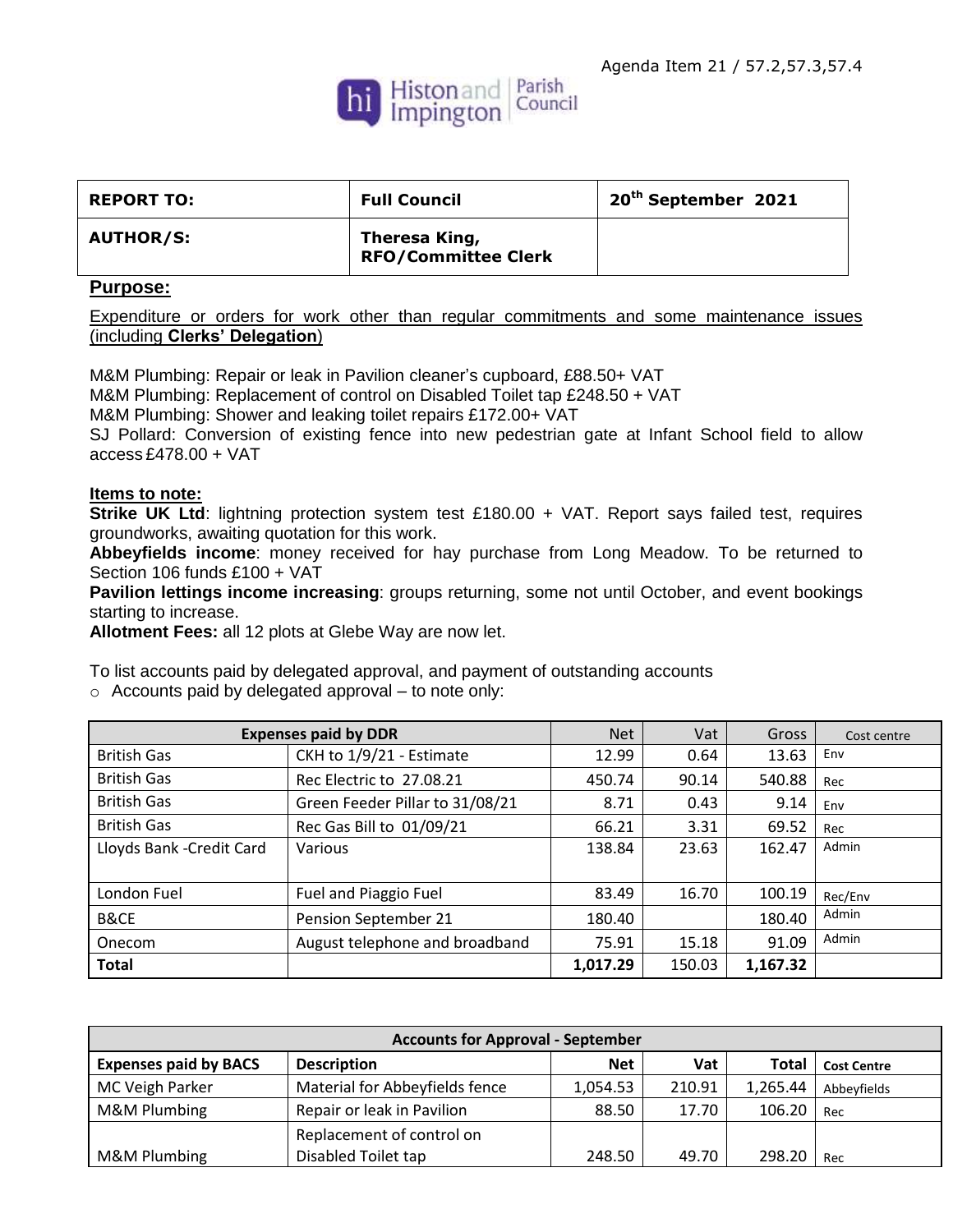Agenda Item 21 / 57.2,57.3,57.4

| M&M Plumbing                    | Shower and toilet repairs                                                | 172.00    | 34.40    | 206.40    | Rec         |
|---------------------------------|--------------------------------------------------------------------------|-----------|----------|-----------|-------------|
|                                 | New pedestrian gate at Infant                                            |           |          |           |             |
| SJ Pollard                      | School field                                                             | 478.00    | 95.60    | 573.60    | Env/S106    |
| R Hovells                       | <b>Bus Shelter cleaning</b>                                              | 70.00     |          | 70.00     | Env         |
| PFK Littlejohn                  | External audit 2020-2021                                                 | 1,000.00  | 200.00   | 1,200.00  | Admin       |
| <b>Working Turf</b>             | Weed Killing at recreation ground                                        | 975.00    | 195.00   | 1,170.00  | Rec         |
| Crossover Group Ltd             | Repair to external lights                                                | 572.00    | 114.40   | 686.40    | Rec         |
| Amey Cespa                      | Rec Trade Waste August                                                   | 100.20    | 20.04    | 120.24    | Rec/Env     |
| Amey Cespa                      | <b>BG Trade Waste August</b>                                             | 50.10     | 10.02    | 60.12     | Env         |
| CamAlarms                       | Fire alarm service                                                       | 74.00     | 14.80    | 88.80     | Rec         |
| Keystone Law                    | Legal service - charity creation                                         | 3,000.00  | 600.00   | 3,600.00  | Abbeyfields |
| Origin (Rigby Taylor)           | Pitch maintenance materials                                              | 582.50    | 44.50    | 627.00    | Rec         |
| SD Grounds Care                 | Grass seed                                                               | 340.00    | 0.00     | 340.00    | Rec         |
| <b>CMR</b>                      | 2nd part Rec survey                                                      | 1,250.00  | 250.00   | 1,500.00  | Re3c        |
| A Jenking                       | Rent for October                                                         | 1,048.00  |          | 1,048.00  | Abbeyfields |
| <b>Avocet Cleaning Services</b> | <b>Cleaning August 2021</b>                                              | 711.67    | 142.33   | 854.00    | Rec         |
| <b>Buchans</b>                  | Hedge cutting Long meadow                                                | 136.00    | 27.20    | 163.20    | Abbeyfields |
| <b>SLCC</b>                     | Health and safety training                                               | 145.00    | 29.00    | 174.00    | Admin       |
| <b>SLCC</b>                     | Powers and Duties training                                               | 30.00     | 6.00     | 36.00     | Admin       |
| <b>SLCC</b>                     | Quotes, tenders and Contracts                                            | 105.00    | 21.00    | 126.00    | Admin       |
|                                 | training                                                                 |           |          |           |             |
| <b>SLCC</b>                     | Committees, Sub committees and                                           | 15.00     | 3.00     | 18.00     | Admin       |
|                                 | Working groups training                                                  |           |          |           |             |
| <b>SLCC</b>                     | <b>Agendas and Minutes training</b>                                      | 70.00     | 14.00    | 84.00     | Admin       |
| Strike UK Ltd                   | Lightning Strike Protection testing                                      | 180.00    | 36.00    | 216.00    | Rec         |
| <b>Fleet Line Markers</b>       | Line marking fluid                                                       | 381.00    | 76.20    | 457.20    | Rec         |
| <b>Broxap</b>                   | 5 a side football goal nets                                              | 67.00     | 13.40    | 80.40     | Rec         |
| <b>Broxap</b>                   | Goal net safety hooks                                                    | 48.95     | 9.79     | 58.74     | Rec         |
| <b>Buchans</b>                  | <b>Grasscutting August 2021</b>                                          | 2,700.25  | 540.05   | 3,240.30  | Env         |
|                                 |                                                                          |           |          |           |             |
| M3 Administration               | Wages, NI and pension                                                    | 13,039.44 | 0.00     | 13,039.44 | Admin       |
|                                 | Figure above includes Rec Groundsman &                                   |           |          |           |             |
|                                 | Ranger expenses of 50.26, working from<br>home allowance of 26.00, phone |           |          |           |             |
|                                 | allowance of 12.00 each for three staff &                                |           |          |           |             |
|                                 | refund of expenses of £62.00 Also B&C                                    |           |          |           |             |
|                                 | Pension which is paid by DDR of 180.40                                   |           |          |           |             |
|                                 | and AOE of 141.02                                                        |           |          |           |             |
|                                 |                                                                          |           |          |           |             |
| <b>Total</b>                    |                                                                          | 28,732.64 | 2,775.04 | 31,507.68 |             |

| To Note:                              |                |          |  |  |             |  |
|---------------------------------------|----------------|----------|--|--|-------------|--|
| Accounts paid in 15.07.21 to 16.09.21 |                |          |  |  |             |  |
| Net Income<br>Cost Centre             |                |          |  |  |             |  |
|                                       |                |          |  |  |             |  |
| <b>Allotment Fees</b>                 | New year 21/22 | 323.00   |  |  | Environment |  |
| <b>Burial Fees</b>                    |                | 2,495.00 |  |  | Environment |  |